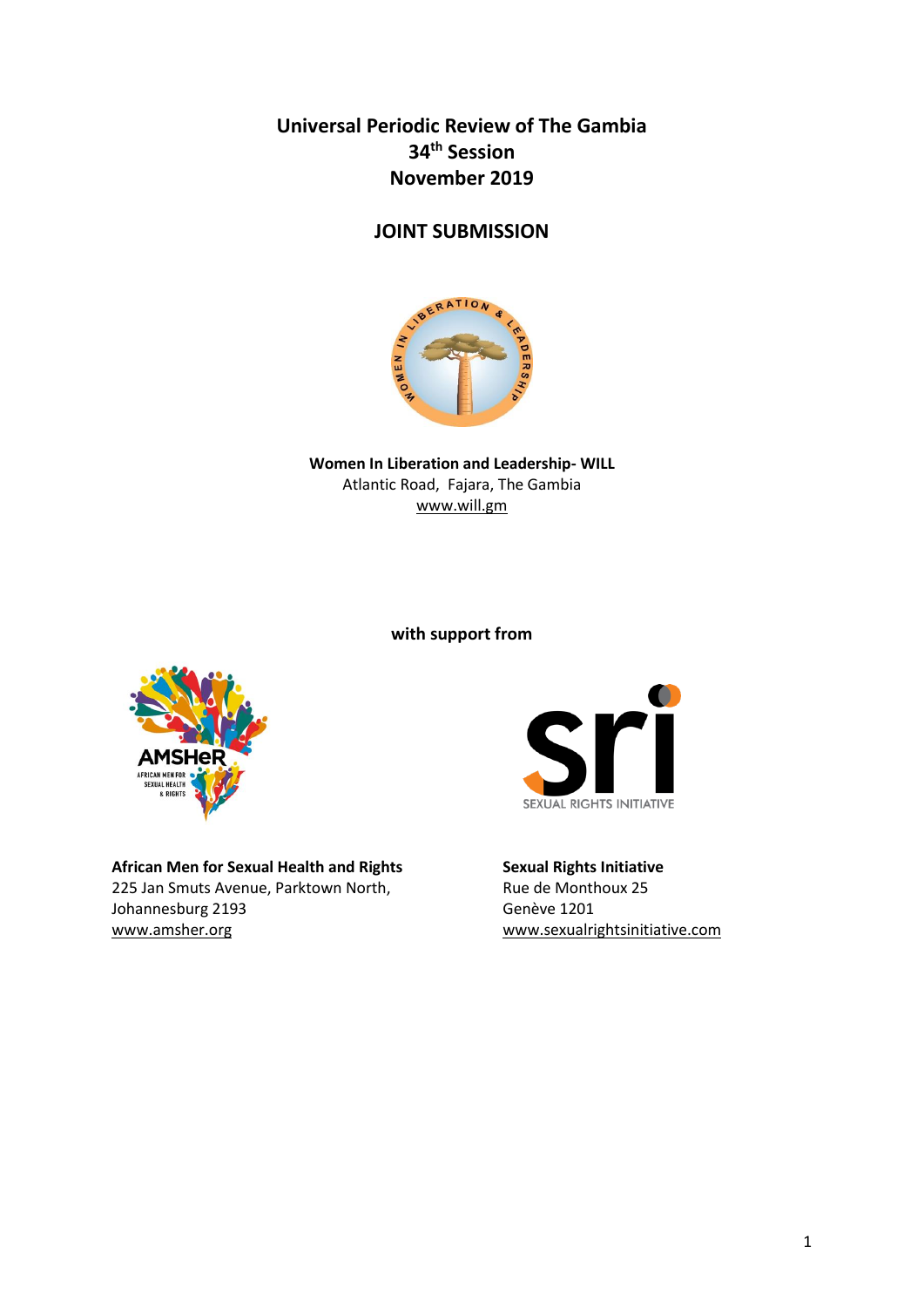Key Words: Violence and discrimination on the grounds of sexual orientation, gender identity and gender expression

## **Executive Summary**

- 1. The Gambia received 12 recommendations relating to criminalisation of same-sex sexual orientation and gender identity and expression (SOGIE) during its second universal periodic review. The Gambia noted all of these recommendations, however, rather than implementing the recommendations, tougher laws were introduced with the introduction of Article 144a of the Criminal Code, making 'Aggravated homosexuality' a crime punishable by life imprisonment.
- 2. During the reign of former president Yahya Jammeh, The Gambia government subjected citizens to gross human rights violations. One particular group of people who were targeted by this government where LGBTI persons. Ex-president Jammeh denounced LGBTI persons in public on more than one occasion and The National Intelligence Agency (NIA) arrested suspected persons on suspicion of homosexual activities in November 2014 during "operation bulldozer"<sup>1</sup>.
- 3. The Gambia is enjoying a new democratic dispensation for citizens and *The 2018 Gambia National Development Plan* promisesto restore good governance, respect for human rights and the rule of law for all citizens including, freedom of expression, and the fundamental rights of all will be respected and upheld.
- 4. Lesbian, gay, bisexual, transgender and intersex (LGBTI) persons continue to face discriminatory laws, stigma and harassment. And whilst President Barrow's government has promised not to prosecute same-sex couples for consensual sexual acts, which sharply contrasted with Jammeh's hate-filled rhetoric toward LGBTI persons, the government has not repealed laws that criminalize same-sex conduct, including an October 2014 law that imposes sentences of up to life imprisonment for "aggravated homosexuality" offenses.
- 5. In a recent discussion with LGBTI persons organized by OHCHR 2019 to prepare a stakeholder report for The Gambia's third UPR ('UPR SOGIE consultation'), participants reported the continuous stigma, harassment and arrest of LGBTI persons by the police. Participants reported incidents where police have arrived in their houses and arrested them on suspicion of engaging in homosexual behaviors. Some reported being held in detention for over 5 days without access to a legal representative.
- 6. This report provides information on the violation of human rights in the Gambia as a result of retrogressive laws and societal attitudes towards LGBTI. The report is not exhaustive in addressing the challenges and discriminations faced by LGBTI persons, however it highlights the lack of protection, fulfilment of the Gambia Government's obligations under international human rights law and respect of the human rights of LGBTI persons.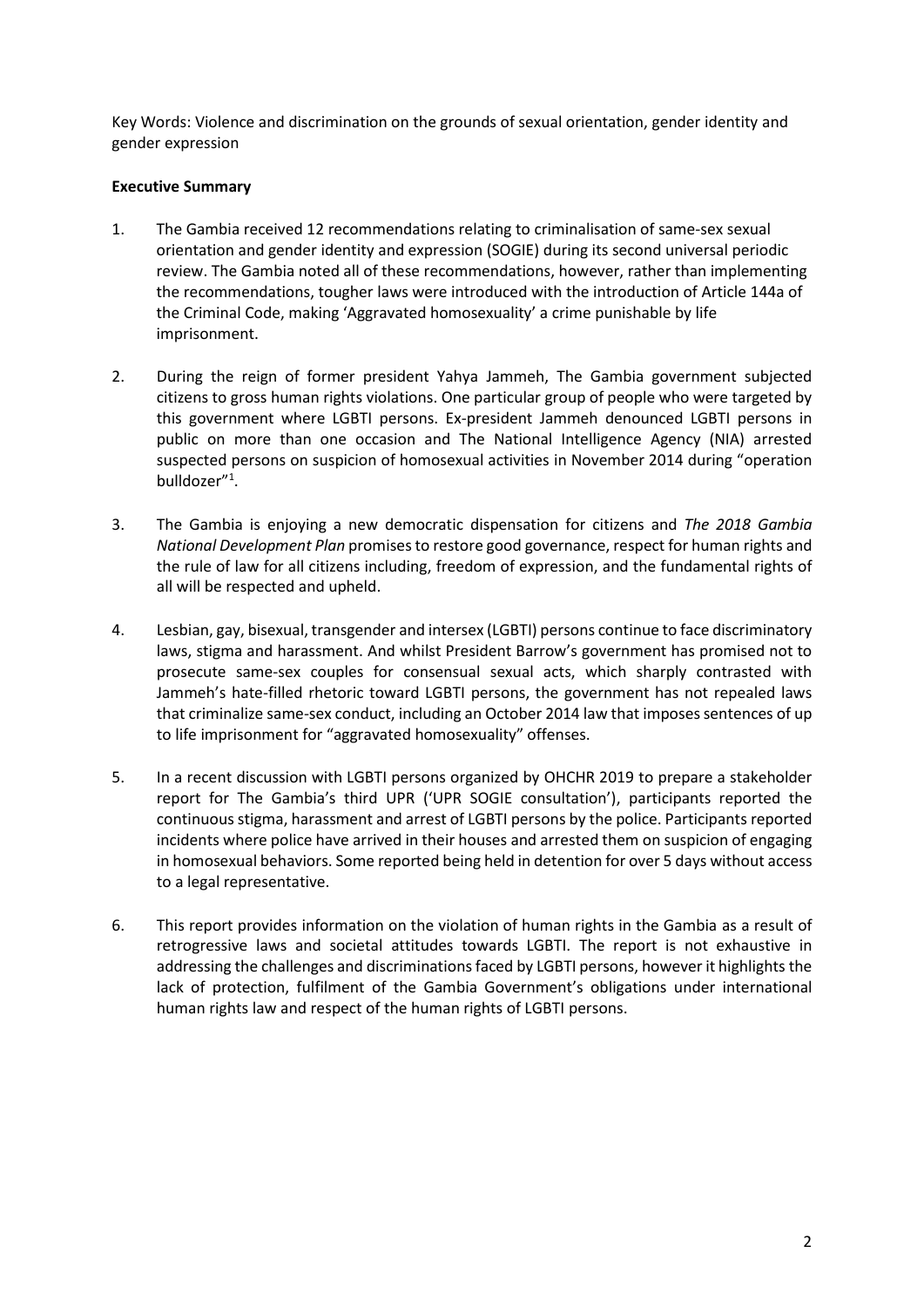## **Legal and Policy framework**

- 7. Consensual same-sex relationships are generally deemed to be 'against the order of nature' in The Gambia. Homosexuality is punishable by imprisonment for up to 14 years (Criminal Code Article 144, Unnatural Offences).
- 8. The Criminal Code (Amendment Act) was passed in 2014 inserting new articles in the criminal code relating to 'Aggravated homosexuality' a crime which could be punished by life imprisonment. Under this law, a person living with HIV or AIDS who engages in homosexual acts is deemed to have committed the offence of aggravated homosexuality regardless of whether consent is given. The 'offender' is liable to the increased sanction of life imprisonment merely due to his or her HIV status.
- 9. The Act further diminishes the standing of people living with HIV/AIDS in Gambian society and increases their vulnerability. "Serial offenders" are also liable to this increased sanction merely for maintaining their LGBTI identity.
- 10. Disabled persons who engage in homosexual acts are automatically deemed 'victims' regardless of whether they have consented, undermining disabled persons rights to bodily autonomy and sexual and reproductive rights. This increases the stigma and discrimination against disabled persons generally, and LGBTI disabled persons in particular.
- 11. The law is a violation of LGBTI persons rights to equality, non-discrimination, privacy, liberty and security of the person, among others, and stands in contradiction with the Gambian Constitution and The Gambia's international legal obligations.
- 12. The present Gambian government has not made their position towards the Gambian legislation on homosexuality clear.

## **Discrimination and Stigma**

- 13. The Gambia has very strong conservative social, traditional and religious beliefs that people uphold. Children are raised either as boys or girls. The society has fixed rules on how boys and girls behave and this continues into adulthood. These behaviours and set of rules are strictly applied and reinforced in people's minds from a young age and they are strongly nurtured and guarded by the society. Any behaviour outside of these norms comes with serious consequences from the society. Hence failing to conform to heterosexual norms is seen as 'deviant', 'taboo' and fuels strong societal intolerance of LGBTI persons.
- 14. The media plays an important role in reinforcing the dominant and heteronormative and patriarchal ideas about gender and sexuality. Instead of playing a constructive role in human rights education, they often serve as a platform to social and political leaders – including their own journalists - to spread misinformation, reinforce harmful stereotypes and even incite violence. In January 2019, a radio talk show on Al-Falaah radio revealed the secret locations of safe houses for the LGBTI persons in The Gambia. The host of the programme asked the listeners to attack the places and destroy them.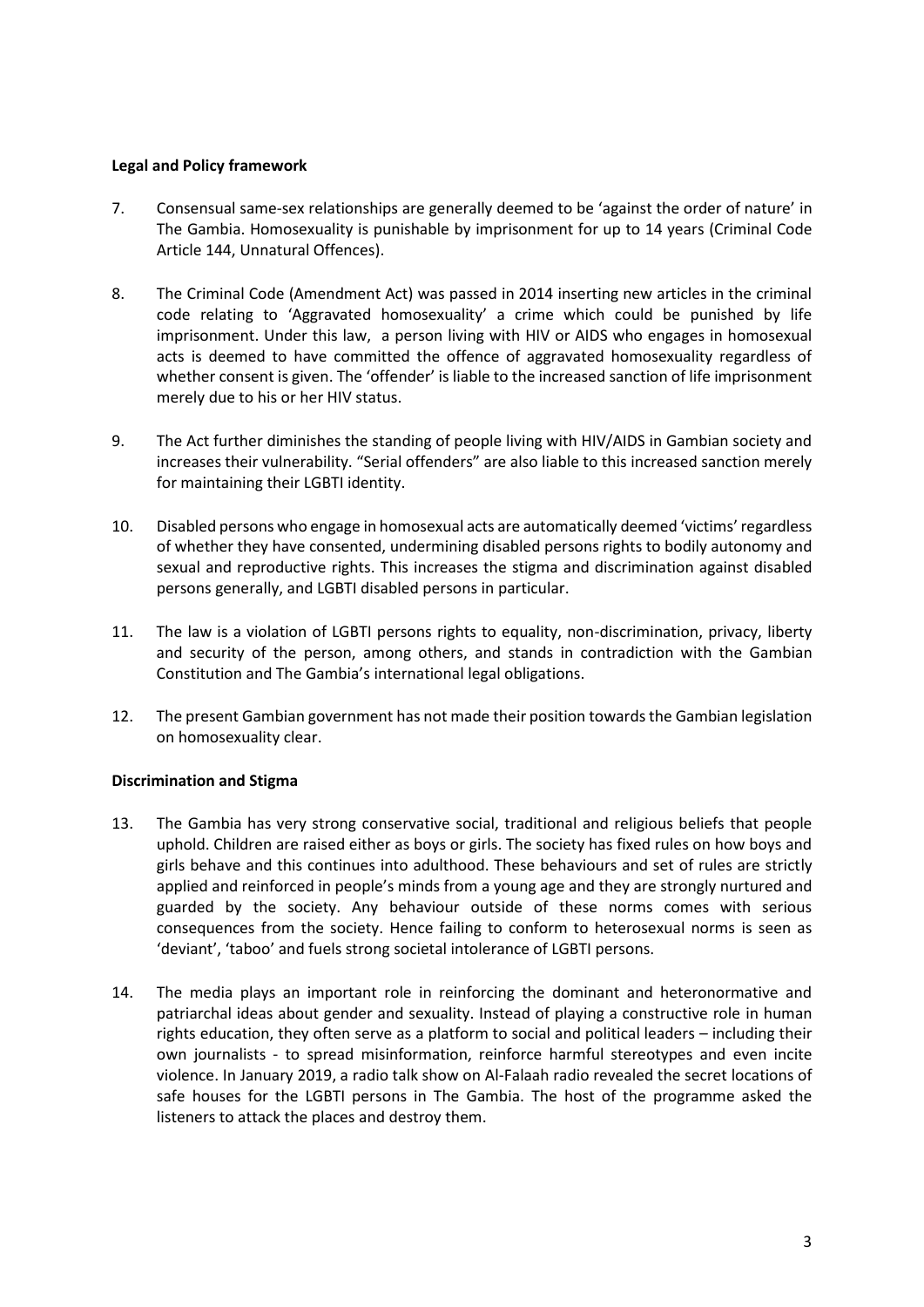15. The impact of the laws and social stigma creates a climate of fear that translates into persons being forced to stay in the closet, breeds a climate of extortion, corruption and further abuse of LGBTI persons.

## **Right to Health**

- 16. Due to the legal and societal discrimination of LGBTI persons in the Gambia, access to sexual and reproductive health services and information is limited and there are no dedicated services for LGBTI persons.
- 17. Gay men and men who have sex with men (MSM) have been generally identified as a group with higher prevalence of HIV and other Sexually Transmitted Infections (Joint United Nations Programme on HIV/AIDS, 2017)
- 18. Furthermore, there is a lack of comprehensive sexual and reproductive health education among young people and people who identify as LGBTI in the country, due to lack of government's commitment and an established taboo around sexuality.
- 19. Additionally, the dissemination of health information does not include information pertaining to LGBTI persons. This has contributed to lack of awareness of available services and information.
- 20. Whilst the right to health is a universal human right, the Gambian constitution does not recognise health as a right.
- 21. In addition, budgetary allocation to health is below the internationally recommended standard, thus leaving the allocation to sexual and reproductive health services woefully inadequate.

### **LGBTI Refugees**

- 22. The Gambia is both a source and destination country for persons seeking asylum on the grounds of SOGIE-based persecution.
- 23. During the violations (detentions, torture) of LGBTI persons in The Gambia, many Gambian LGBTI persons claimed asylum in Senegal. However, following the change of government in the Gambia, the Senegalese LGBTI community felt it would be safer to move to Gambia.
- 24. Presently over 50 Senegalese LGBTIs are seeking refuge in The Gambia. However, they continue to experience hostility in the country both from the authorities and at community level.
- 25. During the UPR SOGIE consultation, participants provided testimony about a group of refugees from Senegal who arrived in The Gambia in June 2018, and were subjected to ongoing stigma and discrimination with no financial or emotional support. The group reported that most of them have still not received their refugee cards and are homeless at present. A few of the individuals rented accommodation, but in November 2018, the police searched the property without showing any legal warrant. The police found items they considered feminine such as (make up, women's underwear) and as a result arrested the individuals, accusing them of engaging in homosexual behaviours. During their detention, the police seized their phones, didn't allow them food or water and they were not given access to a legal representative for 5 days.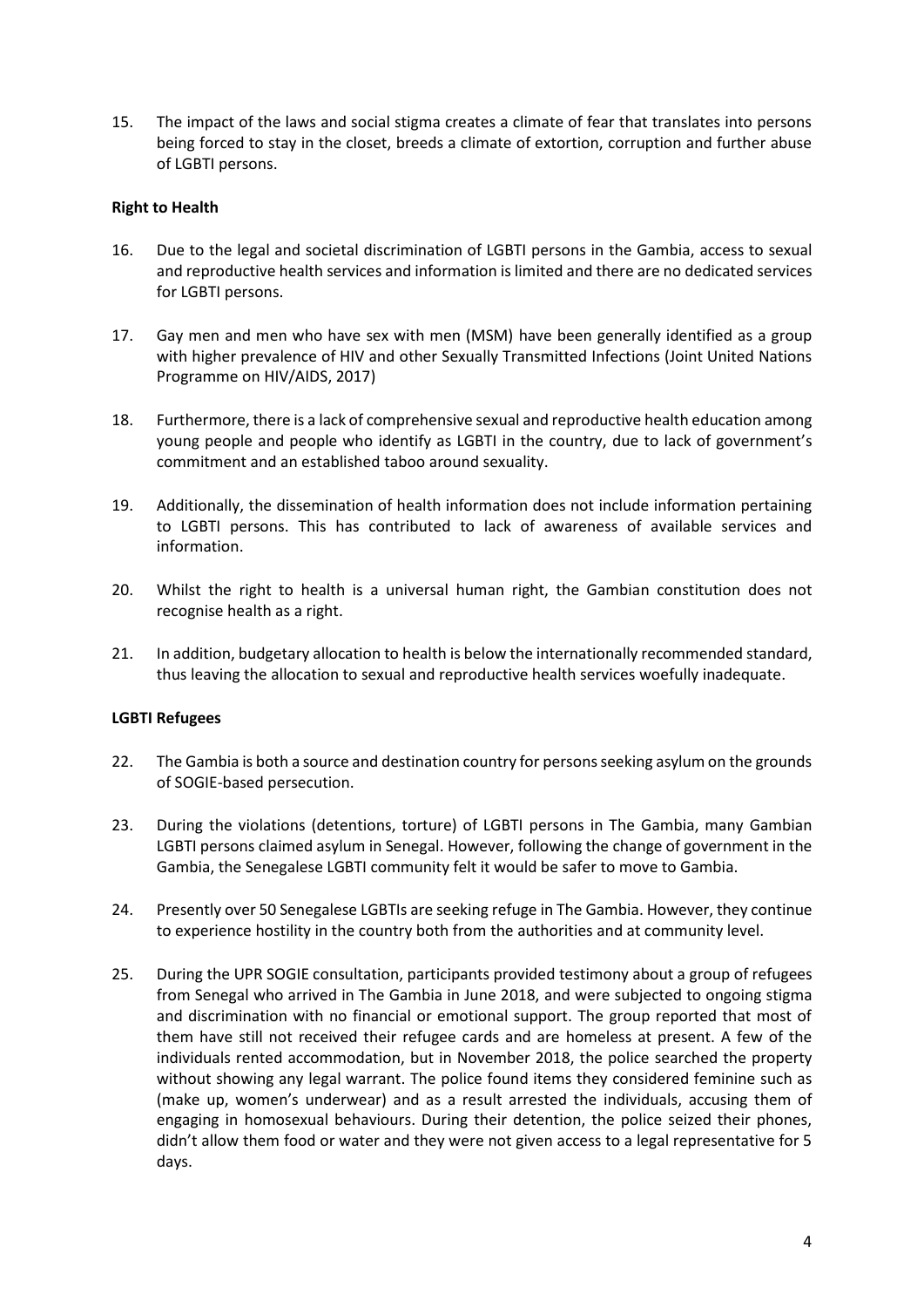### **Freedom of Expression, Association and Assembly**

- 26. LGBTI persons in Gambia are not able to express themselves freely due to the stigma, discrimination, abuse and the laws against homosexuality in the Gambia. Furthermore, there are no openly known LGBT organizations in the country, leaving LGBTI persons without any support services or access to human rights information.
- 27. During the UPR SOGIE consultation, participants highlighted concerns for their safety and security when they try to express themselves. Participants also raised concerns about the lack of freedom of assembly. The LGBTI persons who attended the workshop lamented that whilst they have tried to organise collectively to advocate for the state to protect and recognise rights relating to sexual orientation and gender identity and expression, this has been received with hostility. They gave examples of when they tried to hold gatherings and were either threatened to be beaten up or arrested. Other instances from the past two years included:-
	- In 2017, a gay man was dancing with friends while wearing high-heel shoes. Someone at the party secretly videoed him and uploaded the video online. This was later published on a website called 'What's On Gambia' (the video was subsequently deleted). But due to the threats and abuse the young man was receiving he was forced to go into hiding.
	- Blackmail at the Youth Monument: In 2017, some members of the LGBT community where targeted at Westfield, downtown Sere Kunda the largest city in the Gambia while attending an event. They were blackmailed by three men who claimed to be security agents. The members of the LGBT community where threatened with arrest unless they paid the security agents.
	- Tanabirr: A LGBTI person was arrested during a drumming concert. While in detention he was sexually assaulted and raped by the security agents as a way of teaching him a lesson.
	- SOS Birthday Bash: The group also gave a scenario where at a birthday party, a young victim who is in high school attended a school party at SOS Herman Gmeiner High School was arrested by the Anti-Crime Unit. He was asked for sexual favours which he was forced to grant or go to jail.

### **Recommendations**

28. Repeal all legislation that criminalizes sexual activities between consenting adults and take all necessary measures to prevent discrimination and violence on the basis of sexual orientation and/or gender identity or expression, in accordance with Resolution 275 of the ACHPR and in full compliance with articles 2, 17 and 26 of the International Covenant on Civil and Political Rights, as interpreted by the Human Rights Committee.